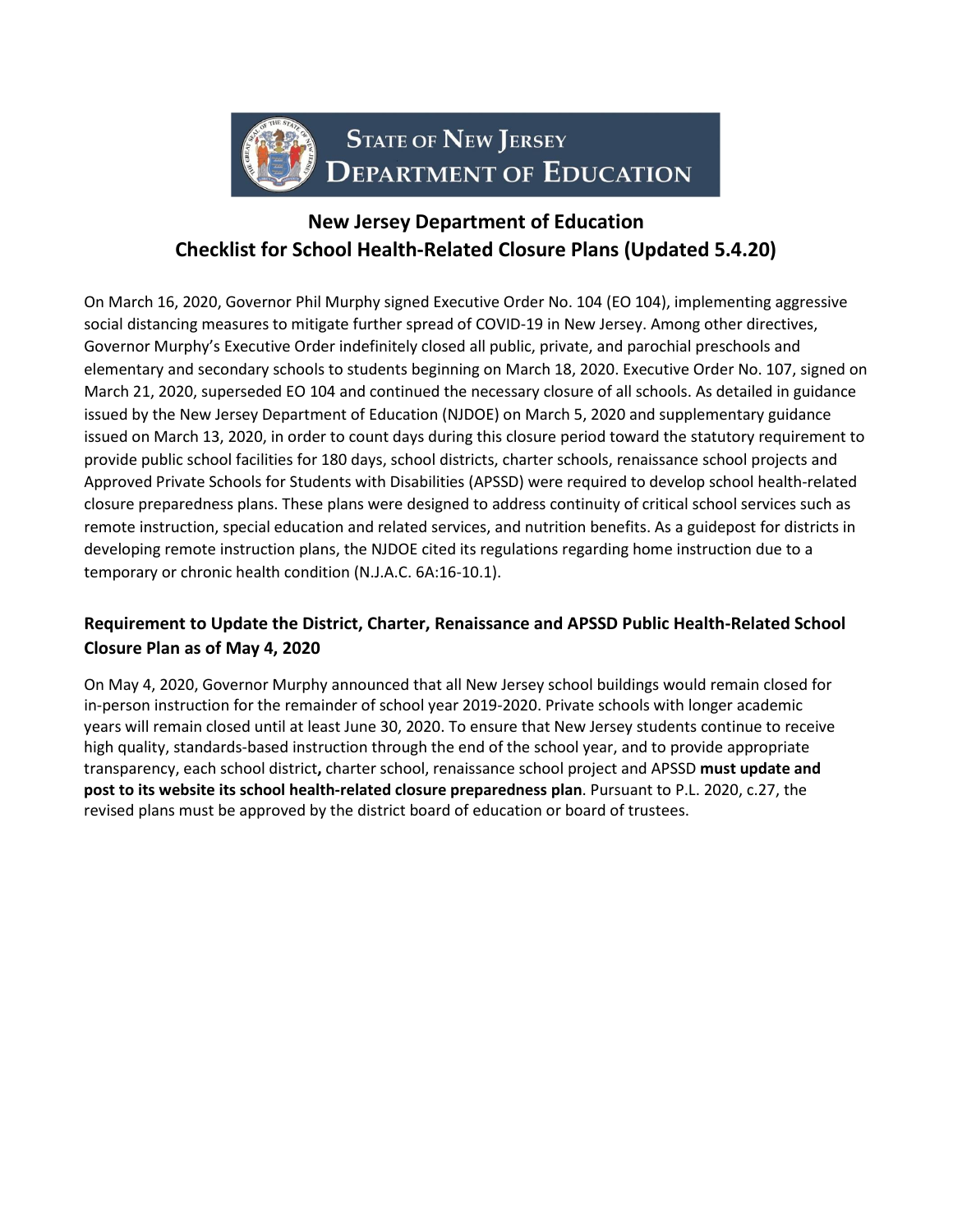

# **Checklist for School Health-Related Closure Plans (Updated May 4, 2020)**

**\*Denotes the required updates/revision/additions to existing plans. Any other component of the existing plan can be updated as appropriate.**

| <b>Contact Information</b> |  |  |
|----------------------------|--|--|
|                            |  |  |
|                            |  |  |

County:

Name of District, Charter School, APSSD or Renaissance School Project:

Chief School Administrator/Charter or Renaissance Leader Name/APSSD Lead:

Phone Number of Contact:

| <b>Equitable Access to Instruction Plan Component 1</b>                                                                                                                                                                     |                                        |                                      |
|-----------------------------------------------------------------------------------------------------------------------------------------------------------------------------------------------------------------------------|----------------------------------------|--------------------------------------|
| <b>Question</b>                                                                                                                                                                                                             | <b>District</b><br>Yes or<br><b>No</b> | County<br><b>Yes or</b><br><b>No</b> |
| Does the plan include equitable access to instruction for all students?                                                                                                                                                     |                                        |                                      |
| Does the plan include an overall demographic profile for your district, including<br>student counts for state funded preschool, homeless, migrant LSE, Students with<br>Disabilities, and English Language Learners (ELLs)? |                                        |                                      |
| Does the plan ensure that all students, with their varied and age appropriate needs, are<br>addressed through the plan?                                                                                                     |                                        |                                      |
| Does the plan demonstrate a working knowledge (data summary or narrative) of student<br>access to technology for grades identified in your plan as being served by one or more<br>online platforms?                         |                                        |                                      |
| *Does the district's plan account for measuring and addressing any ongoing digital<br>divide that exists, whether it be network access or lack of sufficient access to<br>devices?                                          |                                        |                                      |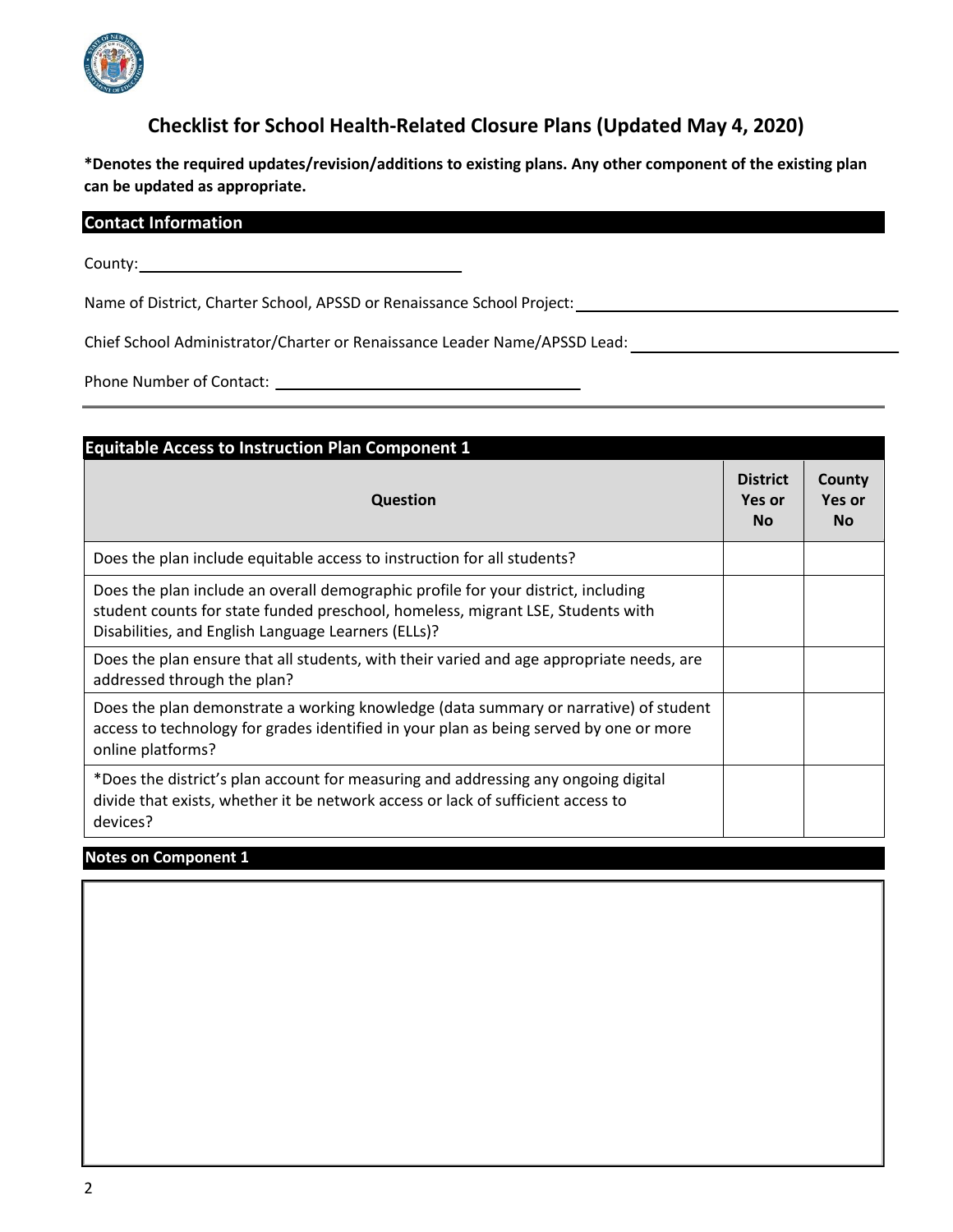

| <b>Addressing Special Education Needs Plan Component 2</b>                                                                                                                                                                               |                                         |                               |
|------------------------------------------------------------------------------------------------------------------------------------------------------------------------------------------------------------------------------------------|-----------------------------------------|-------------------------------|
| <b>Question</b>                                                                                                                                                                                                                          | <b>District</b><br><b>Yes or</b><br>No. | County<br>Yes or<br><b>No</b> |
| Does the plan address the provision of remote/virtual instruction to implement<br>Individualized Education Plans (IEPs) for students with disabilities to the greatest<br>extent possible, including accessible materials and platforms? |                                         |                               |
| *Does the plan address methods to document IEP implementation including the tracking<br>of services, student progress as well as provision of accommodations and modifications?                                                          |                                         |                               |
| *Does the plan describe how case managers will follow up with families to ensure<br>services are implemented in accordance with IEPs to the greatest extent possible?                                                                    |                                         |                               |
| *Does the plan address procedures for virtual IEP meetings, evaluation and other<br>meetings to identify, evaluate and/or reevaluate students with disabilities?                                                                         |                                         |                               |

## **Notes on Component 2**

| <b>Addressing ELL and Bilingual Needs Plan Component 3</b>                                                                                                         |                                        |                               |
|--------------------------------------------------------------------------------------------------------------------------------------------------------------------|----------------------------------------|-------------------------------|
| <b>Question</b>                                                                                                                                                    | <b>District</b><br>Yes or<br><b>No</b> | County<br>Yes or<br><b>No</b> |
| *Does the plan include ESL and bilingual education to meet the needs of English<br>Language Learners (ELLs)?                                                       |                                        |                               |
| *Does the plan contain how the district communicates with ELL families, including<br>translated materials and directions?                                          |                                        |                               |
| *Does the district's plan address alternate methods of instruction, differentiation,<br>access to technology and strategies to troubleshoot ELL access challenges? |                                        |                               |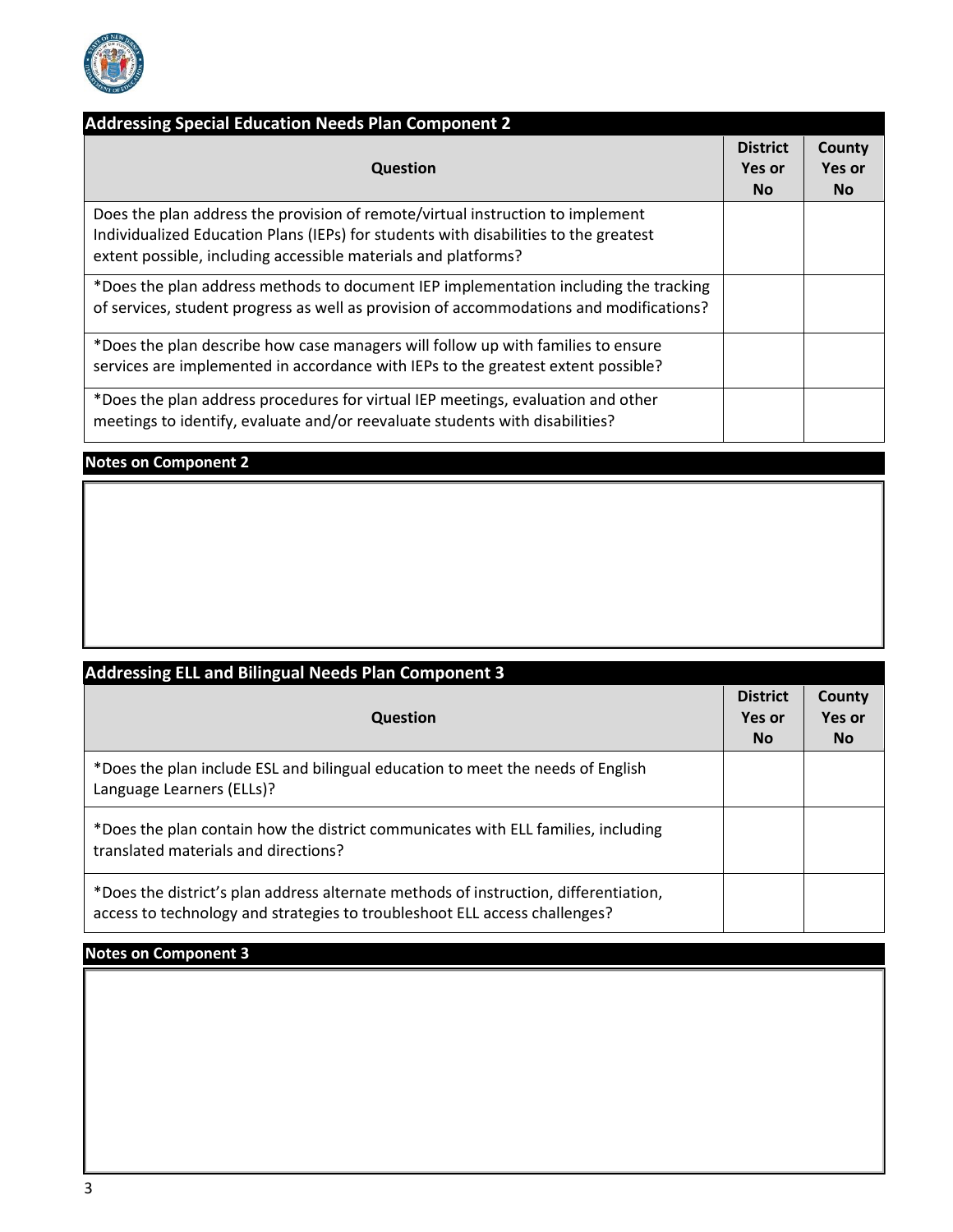

| Safe Delivery of Meals Plan Component 4<br><b>Question</b>                                            | <b>District</b><br>Yes or<br><b>No</b> | County<br><b>Yes or</b><br><b>No</b> |
|-------------------------------------------------------------------------------------------------------|----------------------------------------|--------------------------------------|
| *Does the plan contain how the district will provide continued safe delivery of meals<br>to students? |                                        |                                      |

## **Notes on Component 4**

| Length of Virtual or Remote Instructions Day Plan Component 5                                                                                                                                                                                                                                                                                                                                                       |                           |                         |
|---------------------------------------------------------------------------------------------------------------------------------------------------------------------------------------------------------------------------------------------------------------------------------------------------------------------------------------------------------------------------------------------------------------------|---------------------------|-------------------------|
| <b>Question</b>                                                                                                                                                                                                                                                                                                                                                                                                     | <b>District</b><br>Yes or | County<br><b>Yes or</b> |
|                                                                                                                                                                                                                                                                                                                                                                                                                     | <b>No</b>                 | <b>No</b>               |
| *Is the virtual or remote learning plan designed to maximize student growth and<br>learning to the greatest extent possible?<br>Differentiate instructional time, class assignments, independent work, and<br>$\bullet$<br>measures of student learning by grade bands. In each grade band, design<br>virtual and remote learning plans to maximize student growth and learning<br>to the greatest extent possible. |                           |                         |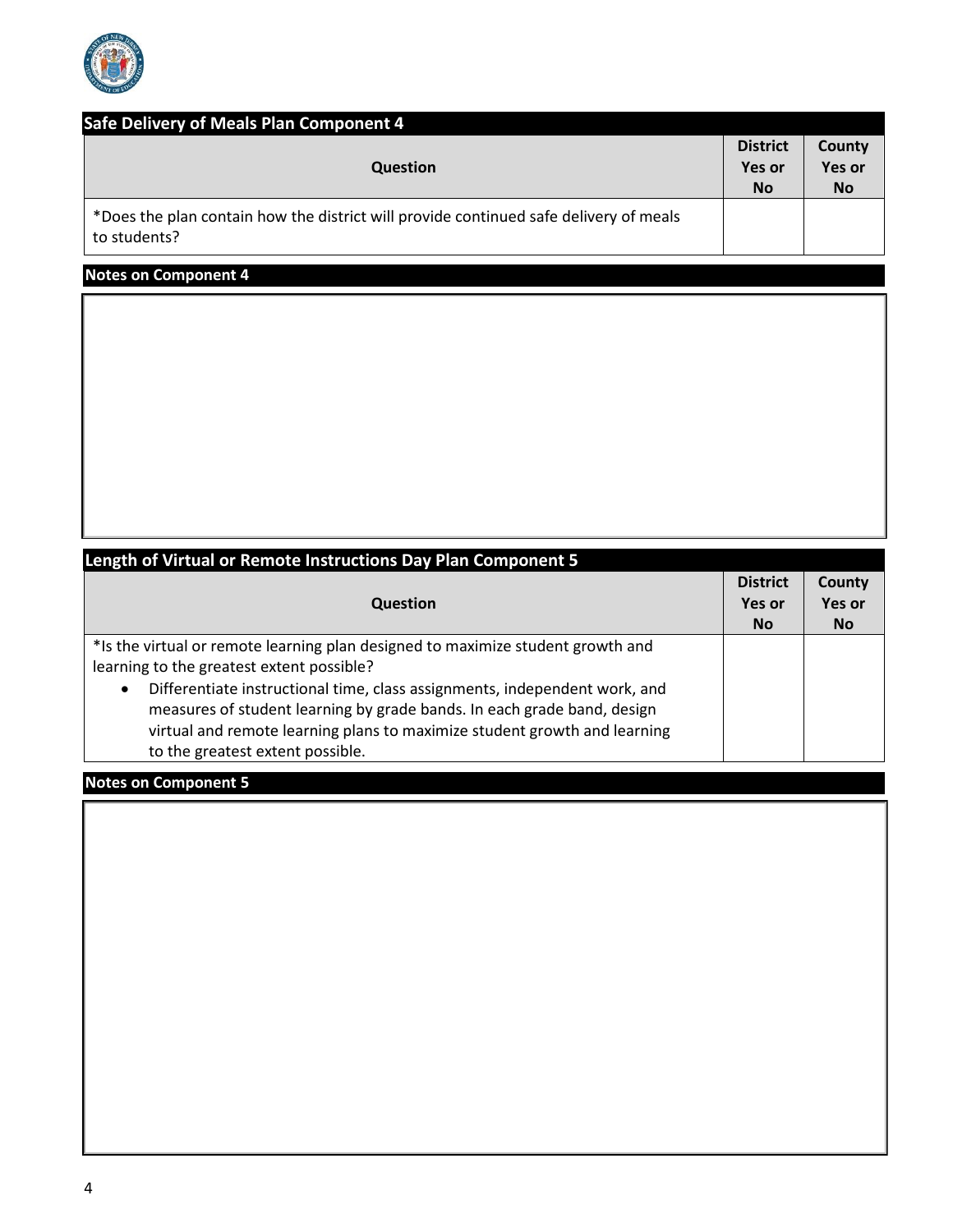

| <b>Attendance Plan Component 6</b>                                                                                                                                                                                                                                                                             | <b>District</b> | County    |
|----------------------------------------------------------------------------------------------------------------------------------------------------------------------------------------------------------------------------------------------------------------------------------------------------------------|-----------------|-----------|
| <b>Question</b>                                                                                                                                                                                                                                                                                                | Yes or          | Yes or    |
|                                                                                                                                                                                                                                                                                                                | No.             | <b>No</b> |
| *Does the plan address attendance aligned to the district policy on including how the<br>district determines whether a student is present or absent, and how a student's<br>attendance will factor into promotion, retention, graduation, discipline, and any other<br>decisions that will affect the student? |                 |           |
| *Does the plan describe how the district is following up with the family when a<br>student is not participating in online instruction and/or submitting assignments?                                                                                                                                           |                 |           |

## **Notes on Component 6**

| <b>Facilities Plan Component 7</b>                                                                                      |                            |                            |
|-------------------------------------------------------------------------------------------------------------------------|----------------------------|----------------------------|
|                                                                                                                         |                            | County                     |
| <b>Question</b>                                                                                                         | <b>Yes or</b><br><b>No</b> | <b>Yes or</b><br><b>No</b> |
| *Does the plan contain an outline of how the building will be maintained throughout<br>this extended period of closure? |                            |                            |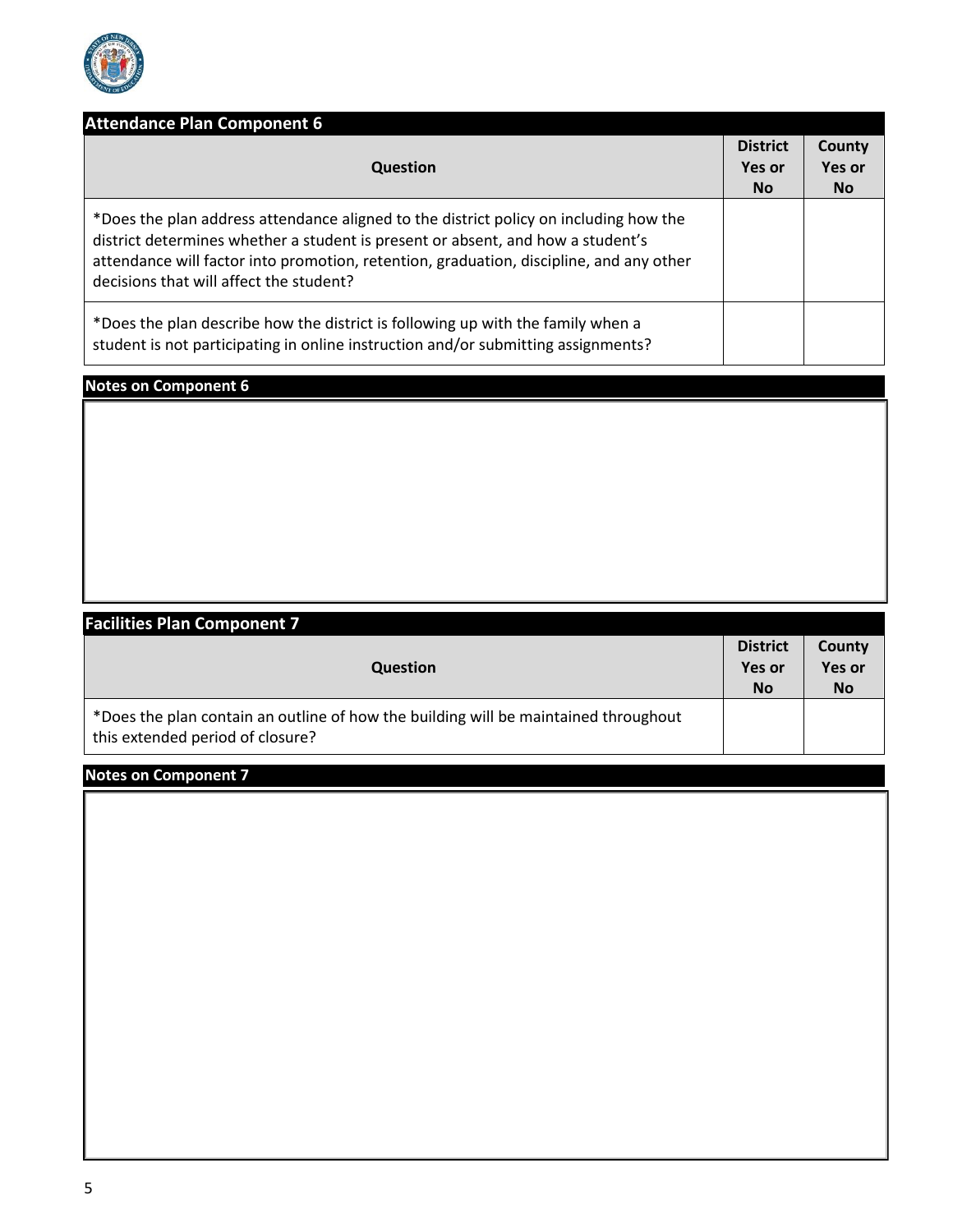

| <b>Question</b>                                                                                                              | <b>District</b><br>Yes or<br><b>No</b> | County<br><b>Yes or</b><br><b>No</b> |
|------------------------------------------------------------------------------------------------------------------------------|----------------------------------------|--------------------------------------|
| *Does the plan contain a preliminary outline for the provision of summer services,                                           |                                        |                                      |
| including:<br>Extended School Year (ESY) for students with disabilities including how ESY                                    |                                        |                                      |
| will be delivered                                                                                                            |                                        |                                      |
| 21 <sup>st</sup> Century programs<br>٠<br>Assessment of credit loss or shortages for high school seniors and an initial<br>٠ |                                        |                                      |
| plan to address credit recovery                                                                                              |                                        |                                      |
| Assessments of learning loss and an initial plan for potentially addressing<br>learning loss                                 |                                        |                                      |
| STEM or other programs using reallocated grant funds                                                                         |                                        |                                      |
| Title 1 extended learning programs<br>٠                                                                                      |                                        |                                      |
| Any preliminary plans for Class of 2020 graduation ceremonies                                                                |                                        |                                      |
| <b>Notes on Component 8</b>                                                                                                  |                                        |                                      |
| <b>Board Approval Component 9</b><br>*Is the plan board approved? $\Box$ Yes $\Box$ No<br>Enter Date (mm/dd/yyyy):           |                                        |                                      |
| <b>Notes on Component 9</b>                                                                                                  |                                        |                                      |
|                                                                                                                              |                                        |                                      |
|                                                                                                                              |                                        |                                      |
|                                                                                                                              |                                        |                                      |
|                                                                                                                              |                                        |                                      |
|                                                                                                                              |                                        |                                      |
|                                                                                                                              |                                        |                                      |
|                                                                                                                              |                                        |                                      |
|                                                                                                                              |                                        |                                      |
|                                                                                                                              |                                        |                                      |